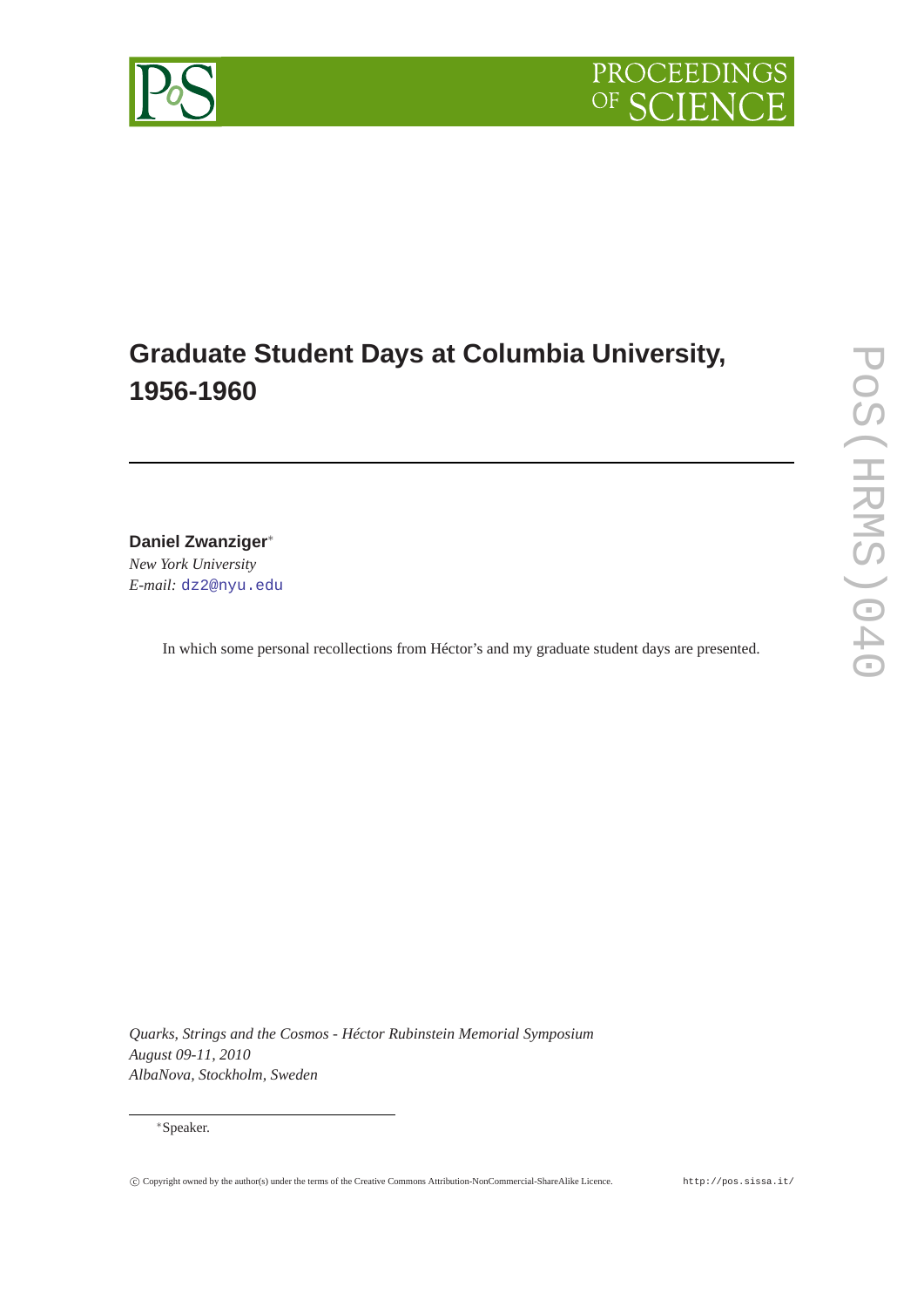Héctor and I were graduate students in physics together at Columbia University. I started in September, 1955. If memory serves, Héctor arrived at mid-year, Jan. 1956. This was unusual but the explanation may be quite simple: he arrived from Argentina where it was the end of summer. Héctor was part of a generation of physicists who left Argentina for essentially political reasons. This was a tragic loss for Argentina.

You all know Héctor's personality: great enthusiasm and energy for what he liked, and he was not shy about expressing dissatisfaction when called for. What did Héctor like? He arrived from Argentina with unbounded enthusiasm for the artistic, musical, philosophical and scientific accomplishments of Western culture, viewed broadly.

As an example, one day we went to the Metropolitan Museum of Art in New York City, and chanced upon a bust of Voltaire by the great portraitist sculptor Houdon, known for his life-like portraits, particularly the eyes, which seem alive. At the sight of Voltaire, the great enlightenment philosopher and Newton's standard-bearer in Cartesian France, Héctor's face lit up with the full whole-face smile of lips and eyes that you all know. I still remember the smile that lit his face at that moment more than a half-century ago. That same smile, expressive of deep satisfaction, lit his face again, after his first visit to Greece, the fountainhead of Western culture, when he described to me his visit to the acropolis.

Héctor's love and life-long enthusiasm for physics was rooted in his commitment to Western culture in its various historical and artistic manifestations, including literature, the visual arts, music, as well as science. Héctor was disappointed that New York City did not offer — in his opinion — enough performances of contemporary composers. He was particularly fond of Messien.

Another love of Héctor at that time was the great Swedish theatre and film director Ingmar Bergmann whose films, the Seventh Seal and Wild Strawberries came out in 1957. Héctor had a healthy admiration for beautiful women, and we went to see the New York première of Wild Strawberries, at which Ingrid Thulin appeared in person. Perhaps this foreshadows that Héctor would fall in love with and marry the Swedish beauty, Helen.

At that time, the Columbia physics faculty consisted of 17 physicists. By now 8 have been awarded a Nobel prize (Rabi, Kusch, T. D. Lee, Rainwater, Townes, Lederman, Steinberger, Schwartz). Mme. C. S. Wu was also on the faculty, and Weinberg and Mandelstam were in junior positions. The Columbia physics department was arguably as strong any on the planet. What characterized it uniquely, in my experience, was the close collaboration and interaction between theorists and experimentalists.

It was the universal custom for graduate students to work on a research problem suggested by a faculty advisor. Héctor, always unique and pursuing his own ideas, chose his own problem – multiple particle production – and then got Professor Robert Serber to be his supervisor. Myron Bander however has recently informed me that Héctor submitted for his Ph. D. thesis a compendium of work that he did subsequently in Paris on the N/D method and related topics in particle physics.

Research by graduate students in physics at Columbia University was interrupted for several weeks by an epidemic of the Japanese game of go. Héctor and Myron and I were badly infected. The game appealed to Héctor's competitive instincts, and he was an intense and strong player.

Another popular wave at the time were the Italian motor scooters Vespa and Lambretta. Héctor and I had Lambrettas. The formal graduate courses at Columbia at that time ended with a one-year course in quantum mechanics taught by Professor Serber. Héctor – always the activist – learned